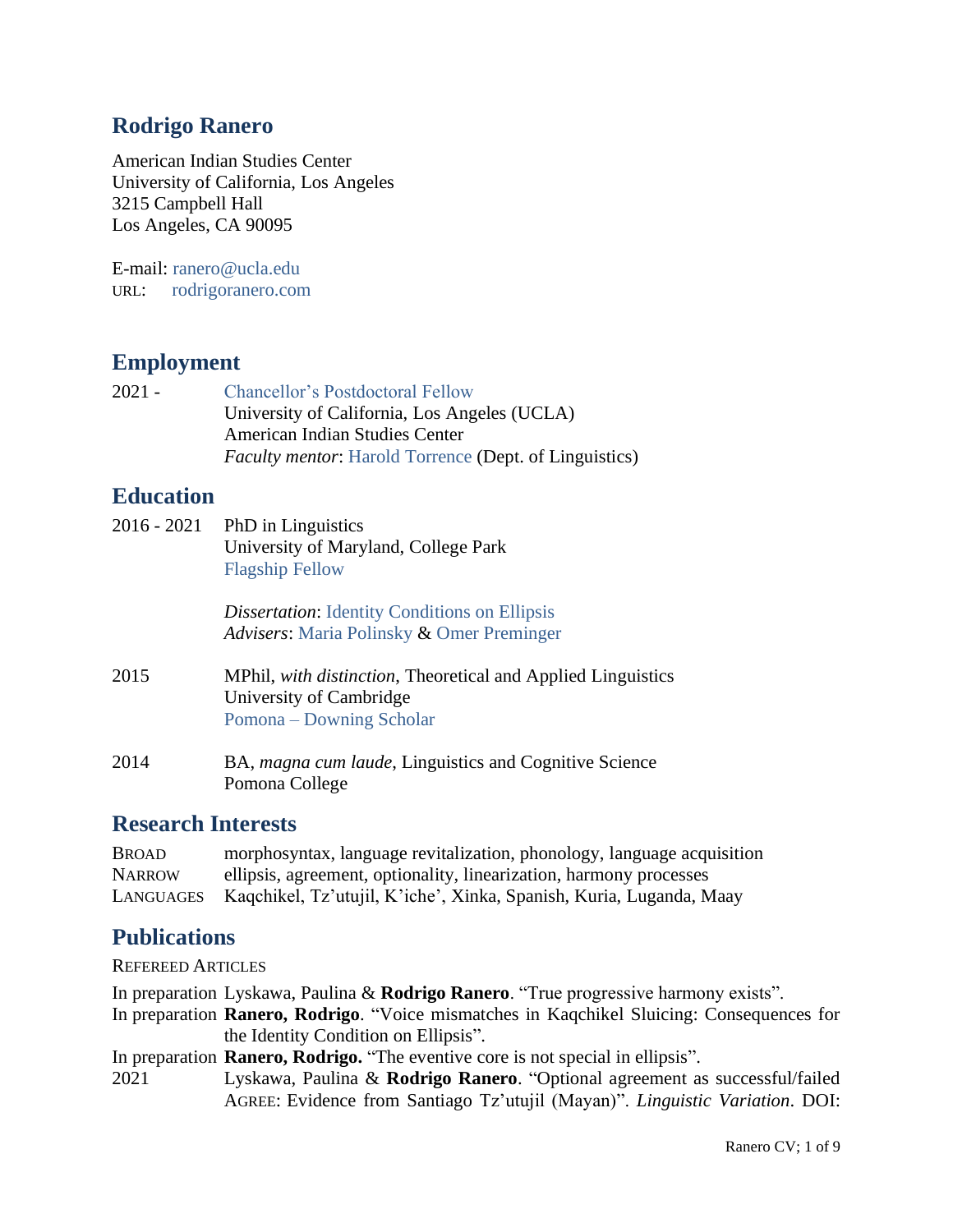<https://doi.org/10.1075/lv.20013.lys>

- 2021 Mendes, Gesoel & **Rodrigo Ranero**. "Chain Reduction via Substitution: Evidence from Mayan". *Glossa: a journal of general linguistics* 6(1): 10. 1–31. DOI: <https://doi.org/10.5334/gjgl.1087>
- 2020 Levin, Theodore, Paulina Lyskawa & **Rodrigo Ranero**. "Optional agreement in Santiago Tz'utujil (Mayan) is syntactic". *Zeitschrift für Sprachwissenschaft*. Volume 39, Issue 3. 329-355. DOI: [https://doi.org/10.1515/zfs-2020-2018.](https://doi.org/10.1515/zfs-2020-2018)
- 2019 **Ranero, Rodrigo**. "Deriving an Object Dislocation Asymmetry in Luganda". In *Theory and Description in African Linguistics: Selected Proceedings of the 47th Annual Conference on African Linguistics*, edited by E. Clem, P. Jenks, and H. Sande, 595-622. Berlin: Lang. Sci. Press. [DOI:10.5281/zenodo.3367189](http://dx.doi.org/10.5281/zenodo.3367189)
- 2018 Landman, Meredith & **Rodrigo Ranero**. "Focus Marking in Kuria". In *African linguistics on the prairie: Selected papers from the 45th Annual Conference on African Linguistics*, edited by J. Kandybowicz, T. Major, H. Torrence, and P. Duncan, 393-412. Berlin: Language Science Press. [DOI:10.5281/zenodo.1251754.](http://dx.doi.org/10.5281/zenodo.1251754)
- 2015 Diercks, Michael, **Rodrigo Ranero** & Mary Paster. "Evidence for a Clitic Analysis of Object Markers in Kuria". In *Selected Proceedings of the 44th Annual Conference on African Linguistics*, edited by R. Kramer, E. Zsiga, and O. Boyer, 52-70. Somerville, MA: Cascadilla Proceedings Project. [\[link\]](https://rodrigoranero.files.wordpress.com/2017/12/diercks-ranero-paster_2015.pdf)

PROCEEDINGS PAPERS (REFEREED ABSTRACT); \*WITH UNDERGRADUATE STUDENT (UNDERLINED)

- To appear **Ranero, Rodrigo**. "Voice mismatches in Kaqchikel (Mayan) sluicing. In *Proceedings of WSCLA 24*, edited by D. Reisinger. Vancouver, BC: UBCWPL. [\[link\]](https://ling.auf.net/lingbuzz/004865)
- 2021 \* Fried, Marisa, Paulina Lyskawa & **Rodrigo Ranero**. "Agreement in K'iche' Mayan: Reflections on Microvariation and Acquisition". In *Proceedings of Penn Linguistics Colloquium 44*. [\[link\]](https://repository.upenn.edu/pwpl/vol27/iss1/8/)
- 2021 Lyskawa, Paulina & **Rodrigo Ranero**. "Sibilant Harmony in Santiago Tz'utujil (Mayan)". In *Proceedings of the Linguistics Society of America (LSA) Annual Meeting.* DOI:<https://doi.org/10.3765/plsa.v6i1.4968>
- 2017 Douglas, Jamie, **Rodrigo Ranero** & Michelle Sheehan. "Two Types of Syntactic Ergativity in Mayan". In *Proceedings of GLOW in Asia XI: Volume 2,* edited by M. Y. Erlewine, 41-56. Cambridge, MA: MIT Working Papers in Linguistics. [\[link\]](https://rodrigoranero.files.wordpress.com/2018/06/douglas-ranero-sheehan-2017.pdf)

#### TEXTBOOKS AND DOCUMENTATION

- To appear **Ranero, Rodrigo** & COPXIG. "Alyamalh Xinka Wirimalh Xinka—Módulo III: Sintaxis Básica*"* ("Let's teach and speak Xinka—Module III: Basic Syntax").
- 2018 Estrada, Yolanda, **Rodrigo Ranero** & Filiberto Patal Majzul. "Kaqchikel ritual language: Four ceremonies by the Waqxaqi' B'atz' collective". Video recordings and transcriptions (10 hours; archived by the Firebird Foundation).
- 2014 "Talking Dictionaries of Guatemala" (contributor to 22 online dictionaries) [\[link\]](http://talkingdictionary.swarthmore.edu/guatemala.php)
- 2013 **Ranero, Rodrigo** & COPXIG. "Alyamalh Xinka Wirimalh Xinka—Módulo II: Morfología*"* ("Let's teach and speak Xinka—Module II: Morphology"). Guatemala: Editorial Cholsamaj. 124 pp.
- 2012 **Ranero, Rodrigo** & COPXIG. "Alyamalh Xinka Wirimalh Xinka—Módulo I: Guía de Ortografía y Pronunciación" ("Let's teach and speak Xinka—Module I: Orthography and Pronunciation"). Guatemala: Editorial Cholsamaj. 52pp.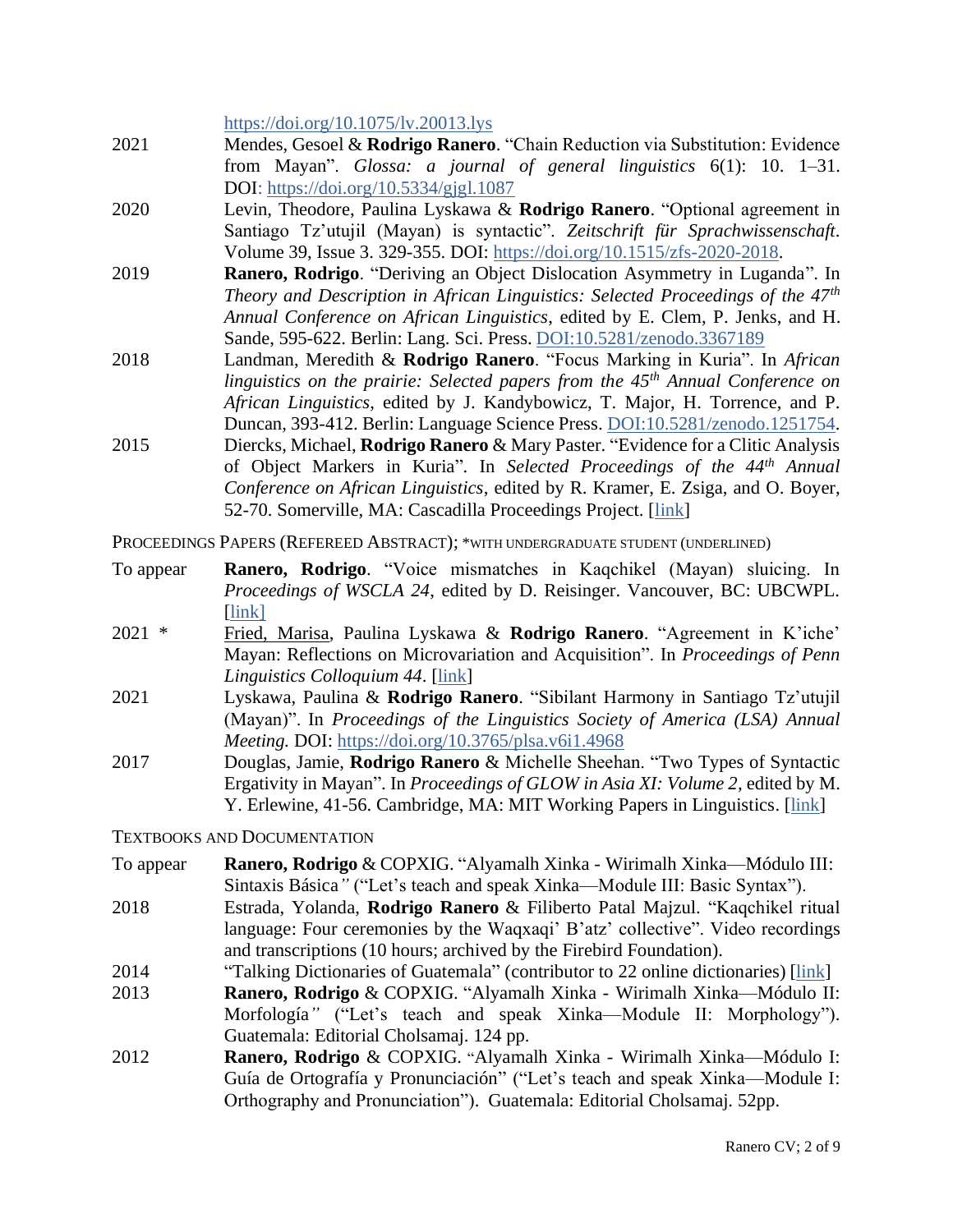#### REVIEWS AND GRAMMATICAL SKETCHES

- 2018 **Ranero, Rodrigo**. "Review of Eguren, Luis, Olga Fernández-Soriano, and Amaya Mendikoetxea eds. (2016) Rethinking Parameters". *Linguistic Variation* 18:1, 197- 204. DOI: <https://doi.org/10.1075/lv.17009.ran>
- 2015 Paster, Mary & **Rodrigo Ranero**. "CASL Introductory Sketches for African Languages: Maay". Technical Report 2.9B, DO050: University of Maryland-CASL.
- 2013 **Ranero, Rodrigo**. "Review of Haider, Hubert (2012) Symmetry Breaking in Syntax". *California Linguistic Notes*. Volume XXXVIII, No.1 Spring 2013

## **Grants & Awards**

| EXTERNAL; *WITH UNDERGRADUATE STUDENT (UNDERLINED) |                                                                              |
|----------------------------------------------------|------------------------------------------------------------------------------|
| 2020                                               | <b>Cosmos Club Foundation Scholarship</b>                                    |
| 2020<br>$\ast$                                     | Jacobs Research Funds group grant [with P. Lyskawa & M. Fried]               |
| 2019                                               | Jacobs Research Funds group grant [with O. Preminger, P. Lyskawa & C. Baron] |
| 2018                                               | Jacobs Research Funds group grant [with T. Levin & P. Lyskawa]               |
| 2018                                               | <b>Cosmos Club Foundation Scholarship</b>                                    |
| 2017                                               | Firebird Foundation Research Grant [with Y. Estrada]                         |
| 2013                                               | Donald A. Strauss Public Service Scholarship                                 |
| 2013                                               | Davis Projects for Peace Grant                                               |
| <b>INTERNAL</b>                                    |                                                                              |
| $2021 -$                                           | Chancellor's Postdoctoral Fellowship at UCLA                                 |
| 2021                                               | Howard Lasnik Award for Distinguished Teaching in Linguistics                |
| $2016 - 2021$                                      | <b>UMD Flagship Fellowship (recruitment award)</b>                           |
| 2019                                               | Arts and Humanities (ARHU) Graduate Student Travel Award                     |
| 2019                                               | Jacob K. Goldhaber Travel Award                                              |
| 2016                                               | Arts and Humanities (ARHU) Graduate Student Travel Award                     |
| 2016                                               | Jacob K. Goldhaber Travel Award                                              |
| 2016                                               | Pomona College Sherwood Heiser Fellowship                                    |
| $2014 - 2015$                                      | Pomona College Downing Scholarship                                           |
| 2014                                               | <b>Glass Linguistics Prize</b>                                               |
| 2014                                               | Phi Beta Kappa, Gamma of California                                          |
| 2013                                               | Pomona College Summer Undergraduate Research Project (SURP) Grant            |
| 2012                                               | Pomona College Summer Undergraduate Research Project (SURP) Grant            |

### **Presentations**

INVITED TALKS

- 2022 **Ranero, Rodrigo**. "On the Virtues of Individual-Speaker Fieldwork: Lessons from Agreement in Tz'utujil". University of California, San Diego, Department of Linguistics. Linguistic Fieldwork Working Group.
- 2022 **Ranero, Rodrigo**. "Obstáculos en la recopilación de información sobre el idioma Xinka" ("Obstacles in the collection of information on the Xinka language"). Online conference *Retos y Desafíos del Idioma Xinka* (*Challenges for the Xinka Language*). Ministry of Culture and Sports, Guatemala.
- 2022 **Ranero, Rodrigo**. "Optional Agreement in Tz'utujil: An Argument for Individual-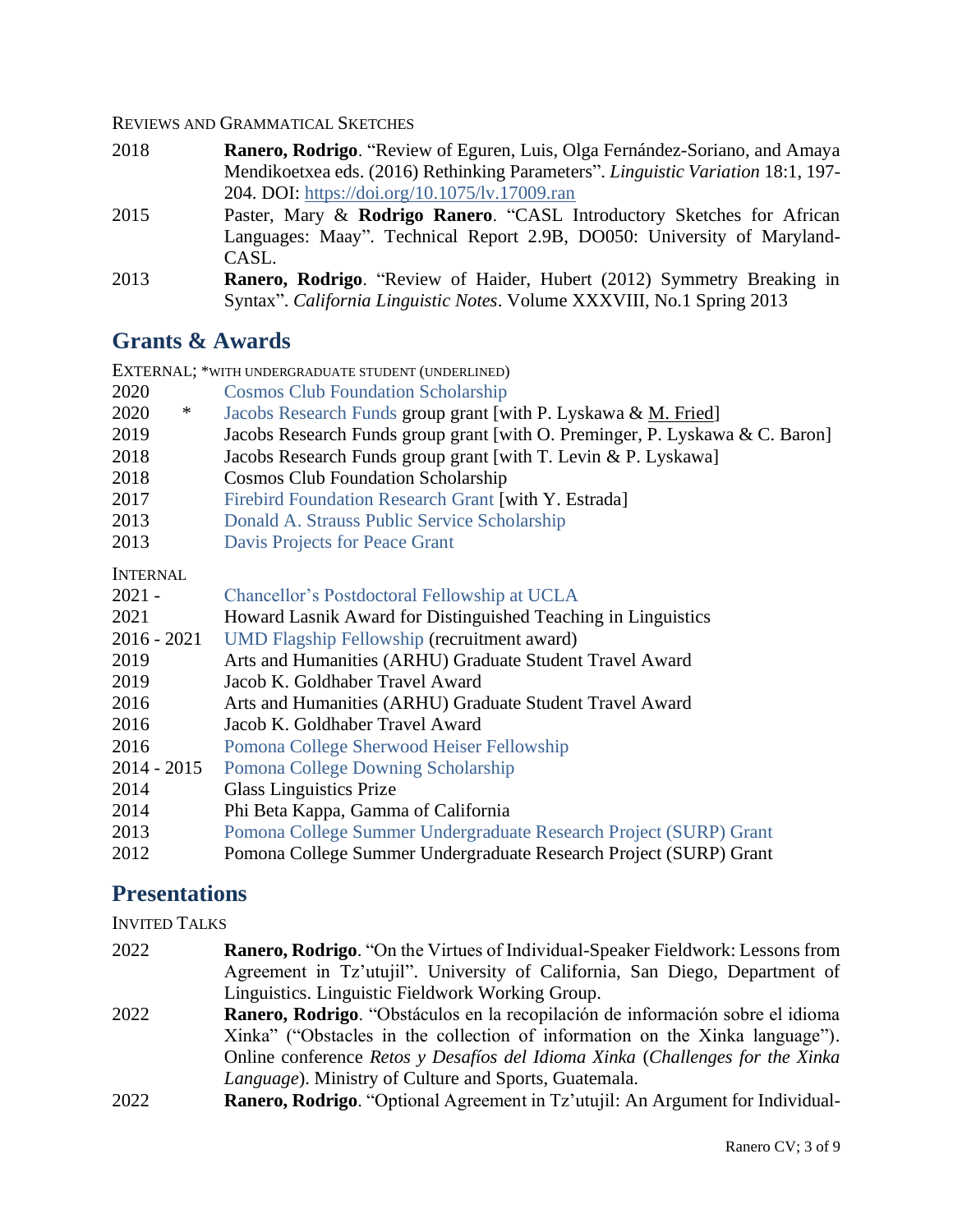Speaker Fieldwork". University of California, Los Angeles, Department of Linguistics.

- 2021 **Ranero, Rodrigo**. "An I-language approach to optional agreement in Tz'utujil". University of California, Berkeley, Department of Linguistics. Fieldwork Forum.
- 2021 **Ranero, Rodrigo**. "Identity in ellipsis reconsidered: The view from Kaqchikel and beyond". University of California, Irvine, Department of Language Science colloquium.
- 2021 Lyskawa, Paulina & **Rodrigo Ranero**. "Sibilant Harmony in Santiago Tz'utujil: Synchrony, Diachrony, and Typology". University of California, Santa Cruz, Department of Linguistics. Workshop on the Languages of Meso-America (WLMA) meeting.
- 2020 **Ranero, Rodrigo**. "Linguistic Links of Xinka: Importance for the Strengthening of Identity". Online conference "*Characterizing the Xinka People*", organized by the Guatemalan *Presidential Commission Against Discrimination and Racism (CODISRA)*.
- 2016 **Ranero, Rodrigo**. "La Lingüística Generativa y la Evolución del Lenguaje". Universidad San Carlos; Guatemala City, Guatemala.
- 2016 **Ranero, Rodrigo**. "Fundamentos de la Lingüística: Adquisición, Variación y Evolución del Lenguaje". Universidad del Valle de Guatemala; Guatemala City, Guatemala.
- 2013 **Ranero, Rodrigo**. "Retos del Análisis Estructural del Idioma Xinka". X Congreso de Estudios Mayas. Guatemala City, Guatemala.
- 2013 Paster, Mary & **Rodrigo Ranero**. "The Reclamation of Rumsen". Indigenous Languages Symposium, Pomona College.
- 2013 **Ranero, Rodrigo**. "The Reclamation of Xinka". Indigenous Languages Symposium, Pomona College.

REFEREED TALKS

- 2022 Lyskawa, Paulina & **Rodrigo Ranero**. "True progressive harmony exists". Linguistic Society of America (LSA) Annual Meeting. Washington, DC. *Paper withdrawn due to COVID-19 pandemic*.
- 2021 Lyskawa, Paulina & **Rodrigo Ranero**. "La armonía progresiva sí existe". Form and Analysis in Mayan Linguistics (FAMLi) VI.
- 2021 Lyskawa, Paulina & **Rodrigo Ranero**. "True progressive harmony exists". North East Linguistics Society (NELS) 52. Rutgers University, Department of Linguistics.
- 2021 Lyskawa, Paulina & **Rodrigo Ranero**. "Vowel Harmony in Santiago Tz'utujil (Mayan)". Society for the Study of Indigenous Languages of the Americas (SSILA) Annual Meeting.
- 2021 Lyskawa, Paulina & **Rodrigo Ranero**. "Sibilant Harmony in Santiago Tz'utujil". Linguistic Society of America (LSA) Annual Meeting.
- 2020 Baron, Christopher, Paulina Lyskawa & **Rodrigo Ranero**. "Narcissistic allomorphy in Santiago Tz'utujil". Society for the Study of Indigenous Languages of the Americas (SSILA), New Orleans, LA.
- 2019 **Ranero, Rodrigo**. "Truncamiento en kaqchikel: consecuencias para la identidad en la elipsis". IX Conference on Indigenous Languages of Latin America (CILLA).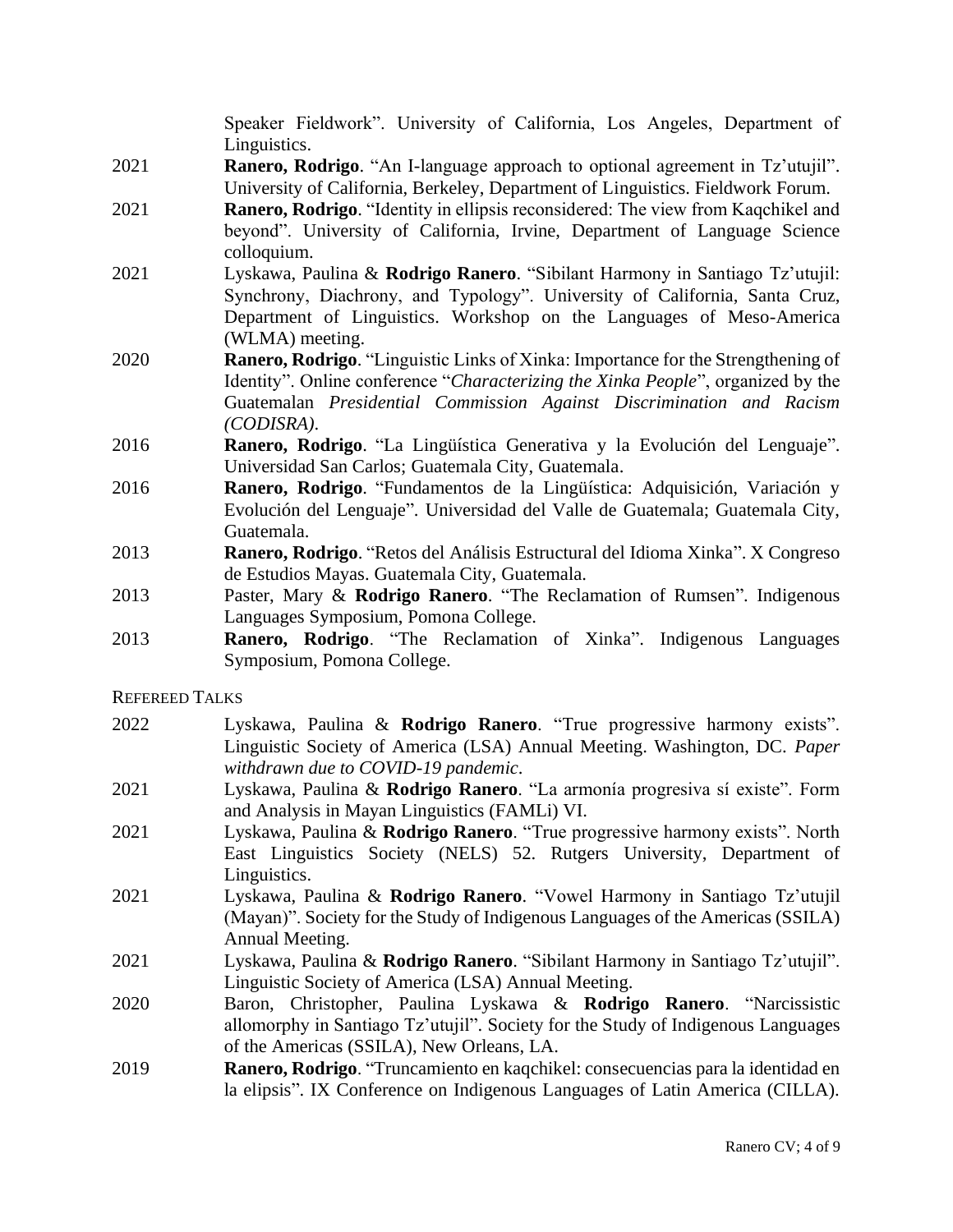|      | UT Austin.                                                                                           |
|------|------------------------------------------------------------------------------------------------------|
| 2019 | Ranero, Rodrigo. "Voice Mismatches in Kaqchikel (Mayan) Sluicing". Workshop                          |
|      | on the Structure and Constituency of the Languages of the Americas (WSCLA) 24.                       |
|      | University of Maryland.                                                                              |
| 2019 | Levin, Theodore, Paulina Lyskawa & Rodrigo Ranero. "Optional agreement in                            |
|      | Santiago Tz'utujil (Mayan) is syntactic". Contrasts and Oppositions in 'Free'                        |
|      | Linguistic Phenomena—Workshop at DGfS 2019, Bremen, Germany.                                         |
| 2018 | Levin, Theodore, Paulina Lyskawa & Rodrigo Ranero. "Derivando la                                     |
|      | Concordancia Opcional en los Idiomas Mayas de Oriente". Form and Analysis in                         |
|      | Mayan Linguistics (FAMLi) 5, Antigua Guatemala.                                                      |
| 2018 | Levin, Theodore, Paulina Lyskawa & Rodrigo Ranero. "Microvariation in Eastern                        |
|      | Mayan number agreement". Cambridge Comparative Syntax (CamCoS) 7,                                    |
|      | University of Cambridge.                                                                             |
| 2017 | Mendes, Gesoel & Rodrigo Ranero. "Restrictions on Adjunct Extraction:                                |
|      | Microvariation in Mayan". Cambridge Comparative Syntax (CamCoS) 6,                                   |
|      | University of Cambridge.                                                                             |
| 2017 | Mendes, Gesoel & Rodrigo Ranero. "Adjunct Extraction: A View from Mayan".                            |
|      | Berkeley Linguistics Society (BLS) 43, University of California, Berkeley.                           |
| 2017 | Mendes, Gesoel & Rodrigo Ranero. "Adjunct Extraction in Kaqchikel and                                |
|      | Tz'utujil". Society for the Study of Indigenous Languages of the Americas                            |
| 2016 | (SSILA), Austin, TX.<br>Douglas, Jamie, Rodrigo Ranero & Michelle Sheehan. "Derivando la Ergatividad |
|      | Sintáctica en los Idiomas Mayas". Form and Analysis in Mayan Linguistics                             |
|      | (FAMLi) 4, Universidad de Oriente, México.                                                           |
| 2016 | Mendes, Gesoel & Rodrigo Ranero. "La Extracción de Adjuntos en Kaqchikel y                           |
|      | Tz'utujil". Form and Analysis in Mayan Linguistics (FAMLi) 4, Universidad de                         |
|      | Oriente, México.                                                                                     |
| 2016 | <b>Ranero, Rodrigo.</b> "The syntax of object dislocation in Luganda". 47 <sup>th</sup> Annual       |
|      | Conference on African Linguistics (ACAL), University of California, Berkeley.                        |
| 2014 | Landman, Meredith & Rodrigo Ranero. "On focus marking in Kuria". 45 <sup>th</sup> Annual             |
|      | Conference on African Linguistics (ACAL), University of Kansas.                                      |
| 2013 | Diercks, Michael, Rodrigo Ranero & Rebekah Cramerus. "On object marking in                           |
|      | Kikuria". 44 <sup>th</sup> Annual Conference on African Linguistics (ACAL), Georgetown               |
|      | University.                                                                                          |
|      |                                                                                                      |
|      | REFEREED POSTERS; *WITH UNDERGRADUATE STUDENT (UNDERLINED)                                           |

- 2021 Lyskawa, Paulina & **Rodrigo Ranero**. "True progressive harmony exists". Annual Meeting on Phonology (AMP) 2021, University of Toronto and York University.
- 2020 \* Fried, Marisa, Paulina Lyskawa & **Rodrigo Ranero**. "Agreement in K'iche' (Mayan): Reflections on Microvariation". Penn Linguistics Colloquium (PLC) 44.
- 2019 Lyskawa, Paulina & **Rodrigo Ranero**. "A Mayan Diagnostic for the Unergative vs. Unaccusative Distinction". Generative Linguistics in the Old World (GLOW) 42, University of Oslo.
- 2018 Levin, Theodore, Paulina Lyskawa & **Rodrigo Ranero**. "Optional agreement in Santiago Tz'utujiil (Mayan): The effects of animacy and grammatical function". Linguistic Society of America (LSA) Annual Meeting, Salt Lake City.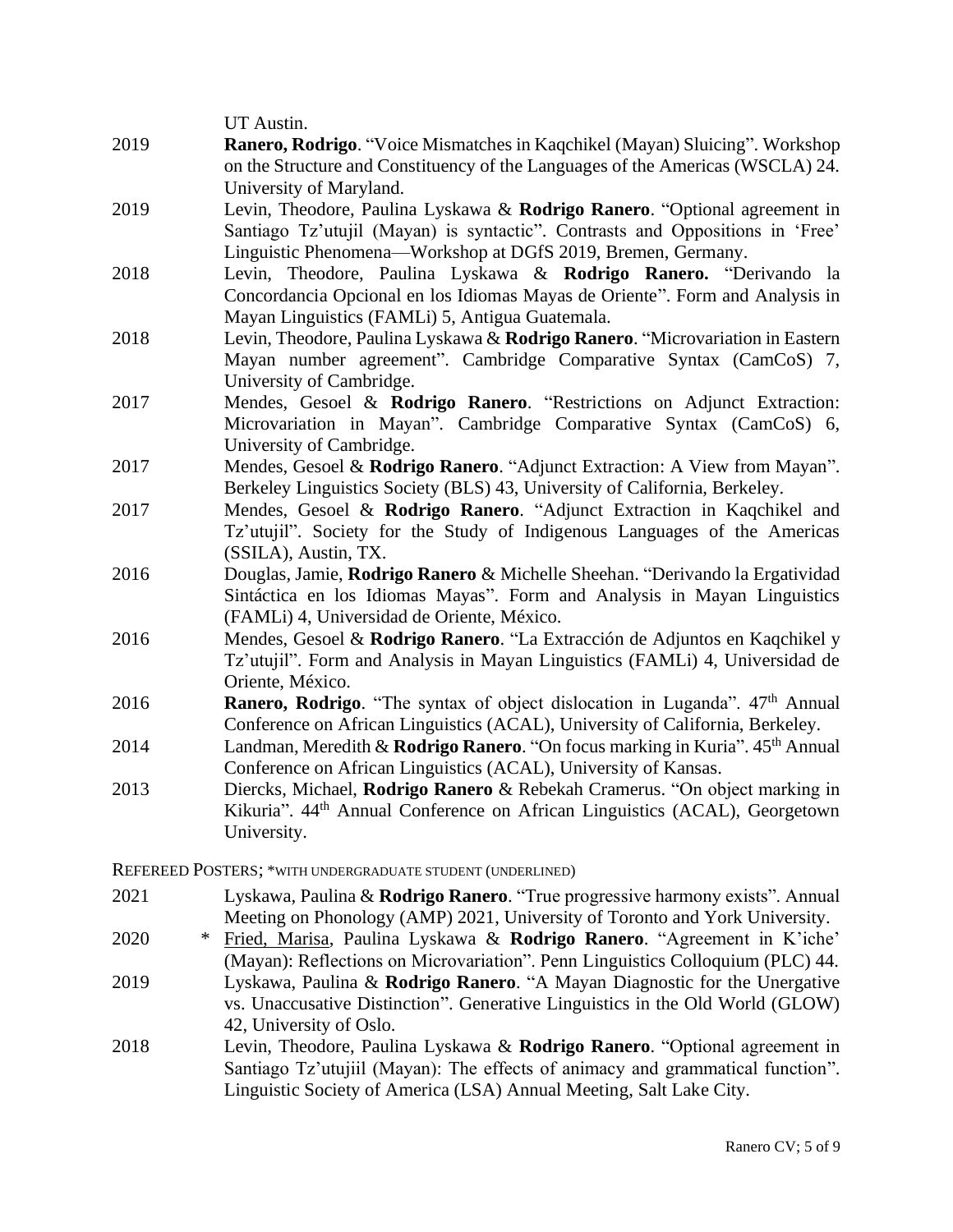| 2017         | Douglas, Jamie, Rodrigo Ranero & Michelle Sheehan. "Two Kinds of Syntactic<br>Ergativity in Mayan". Generative Linguistics in the Old World (GLOW) Asia XI,<br>National University of Singapore.                                  |
|--------------|-----------------------------------------------------------------------------------------------------------------------------------------------------------------------------------------------------------------------------------|
| <b>OTHER</b> |                                                                                                                                                                                                                                   |
| 2022         | Ranero, Rodrigo, & Paulina Lyskawa. "Sibilant Harmony in Santiago Tz'utujil:<br>Synchrony and Diachrony". American Indian Seminar (AIS). UCLA, Department<br>of Linguistics.                                                      |
| 2022         | Ranero, Rodrigo. "The Reclamation of Xinka in Guatemala". American Indian<br>Studies Center (AISC), UCLA.                                                                                                                         |
| 2022         | Ranero, Rodrigo. "Identity in ellipsis reconsidered: The view from Kaqchikel and<br>beyond". SynSem Seminar. UCLA, Department of Linguistics.                                                                                     |
| 2021         | Ranero, Rodrigo. "Identity in ellipsis reconsidered: The view from Kaqchikel and<br>beyond". 'You're on mute' ellipsis seminar series. NYU, Department of<br>Linguistics.                                                         |
| 2020         | Ranero, Rodrigo. "Revisiting Gender Mismatches in Ellipsis". S-Lab. University<br>of Maryland.                                                                                                                                    |
| 2020         | Ranero, Rodrigo. "No movement out of negation? A Kaqchikel (Mayan) puzzle."<br>S-Lab, University of Maryland.                                                                                                                     |
| 2019         | Lyskawa, Paulina & Rodrigo Ranero. "Optional agreement in Santiago Tz'utujil<br>(Mayan) is syntactic". S-Lab, University of Maryland.                                                                                             |
| 2019         | <b>Ranero, Rodrigo.</b> "The eventive core is <i>not</i> special in ellipsis". ECO-5, University<br>of Maryland.                                                                                                                  |
| 2018         | <b>Ranero, Rodrigo</b> . "Voice mismatches in sluicing — a Mayan perspective". S-Lab,<br>University of Maryland.                                                                                                                  |
| 2018         | Levin, Theodore, Paulina Lyskawa & Rodrigo Ranero. "Opcionalidad en la<br>Conjugación Verbal del Tz'utujil de Santiago". Universidad del Valle de<br>Guatemala, Altiplano.                                                        |
| 2018         | Lyskawa, Paulina & Rodrigo Ranero. "No Optionality in Syntax $- A$ View from<br>Mayan Number Agreement". S-Lab, University of Maryland.                                                                                           |
| 2018         | Douglas, Jamie, Rodrigo Ranero & Michelle Sheehan. "How A-movement can<br>lead to extraction restrictions". Asymmetries 2018, DGfS workshop at Stuttgart<br>University. Michelle Sheehan (invited speaker) presenting joint work. |
| 2017         | Lyskawa, Paulina & Rodrigo Ranero. "Thinking like a fieldworker: number<br>agreement in Tz'utujil Mayan". Language Science Lunch Talks (LSLT), University<br>of Maryland.                                                         |
| 2016         | Mendes, Gesoel & Rodrigo Ranero. "Adjunct extraction: a view from Mayan".<br>Language Science Lunch Talks (LSLT), University of Maryland.                                                                                         |
| 2014         | Ranero, Rodrigo. "The Reclamation of Xinka". 26th Annual SURP Conference,<br>Pomona College.                                                                                                                                      |

# **Teaching**

STUDENT MENTORSHIP

2018 - 2020 Co-mentor (with Paulina Lyskawa) Marisa Fried, an undergraduate, NSF-funded RA. Duties included meeting weekly with student, preparing her for research trips in Guatemala, advising her during research trips, and co-writing a publication.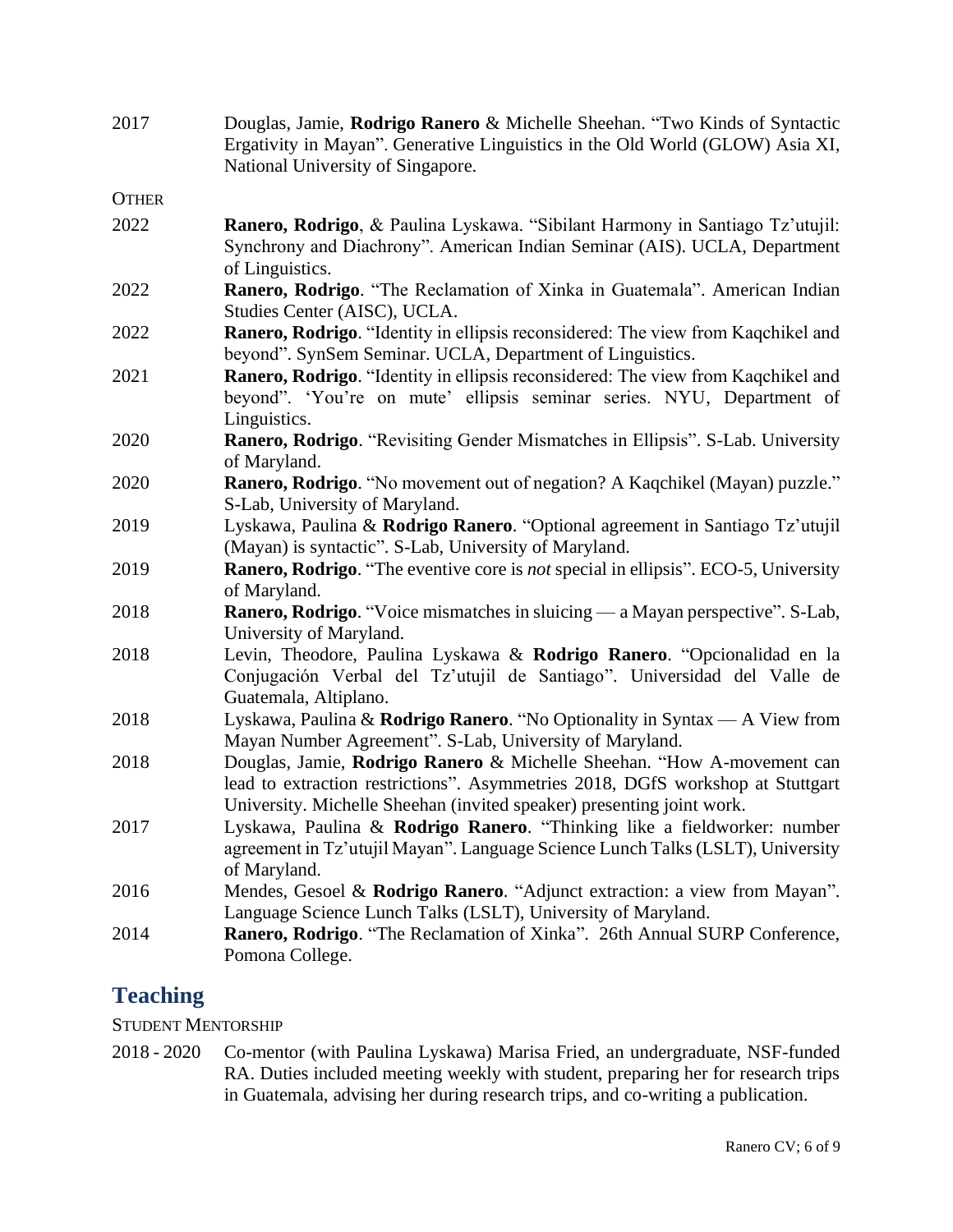- 2019 2020 Mentor Daniel Coyne, an undergraduate, NSF-funded RA. Duties included meeting weekly with student and supervising his work on a project related to the identity condition on ellipsis.
- 2019 Mentored seven students (3 graduate / 4 undergraduate) during four-week summer research program on K'iche' in El Novillero, through UMD's Guatemala Field Station. Duties included teaching elicitation methodology and advising projects.

INSTRUCTOR OF RECORD

- Summer 2022 Introducción a la Lingüística (Introduction to Linguistics); Virtual Coordinate 16-week introductory course to linguistics, geared towards speakers / heritage learners of indigenous languages of Guatemala; teach syntax component. In collaboration with Museo Xinka and Editorial Maya' Wuj.
- Fall 2019 LING 419B: The Syntax of Silence Independently designed and taught discussion-based seminar on the syntax of ellipsis.

TEACHING ASSISTANT

| Spring 2020      | LING 330: Historical Linguistics                                  |
|------------------|-------------------------------------------------------------------|
|                  | <b>Instructor: Margaret Antonisse</b>                             |
|                  | Duties: occasional lecturing, grading, weekly office hours        |
| Fall 2019        | SPAN 425: Hispanic Linguistics II                                 |
|                  | Instructor: Juan Uriagereka                                       |
|                  | Duties: grading, meeting with students by appointment             |
| <b>Fall 2018</b> | LING 321: Phonology I, UMD                                        |
|                  | <b>Instructor: Margaret Antonisse</b>                             |
|                  | Duties: occasional lecturing, grading, weekly office hours        |
| Spring 2018      | LING 311: Syntax I, UMD                                           |
|                  | <b>Instructor: Tonia Bleam</b>                                    |
|                  | Duties: grading, weekly office hours                              |
| Fall 2017        | LING 200: Introductory Linguistics, UMD                           |
|                  | <b>Instructor: Margaret Antonisse</b>                             |
|                  | Duties: leading discussion session, grading, weekly office hours. |
| Spring 2014      | LGCS 105: Syntax, Pomona College                                  |
|                  | <b>Instructor: Meredith Landman</b>                               |
|                  | Duties: grading, weekly office hours                              |
| Fall 2013        | LGCS 010: Introduction to Linguistics, Pomona College             |
|                  | <b>Instructor: Meredith Landman</b>                               |
|                  | Duties: grading, weekly office hours                              |
| Spring 2013      | LGCS 010: Introduction to Linguistics, Pomona College             |
|                  | <b>Instructor: Meredith Landman</b>                               |
|                  | Duties: grading, weekly office hours                              |
| Fall 2012        | LGCS 010: Introduction to Linguistics, Pomona College             |
|                  | <b>Instructor: Meredith Landman</b>                               |
|                  | Duties: grading, weekly office hours                              |

INVITED LECTURES

Spring 2022 Title: "Syntactic Identity in Ellipsis: Some Results and Questions"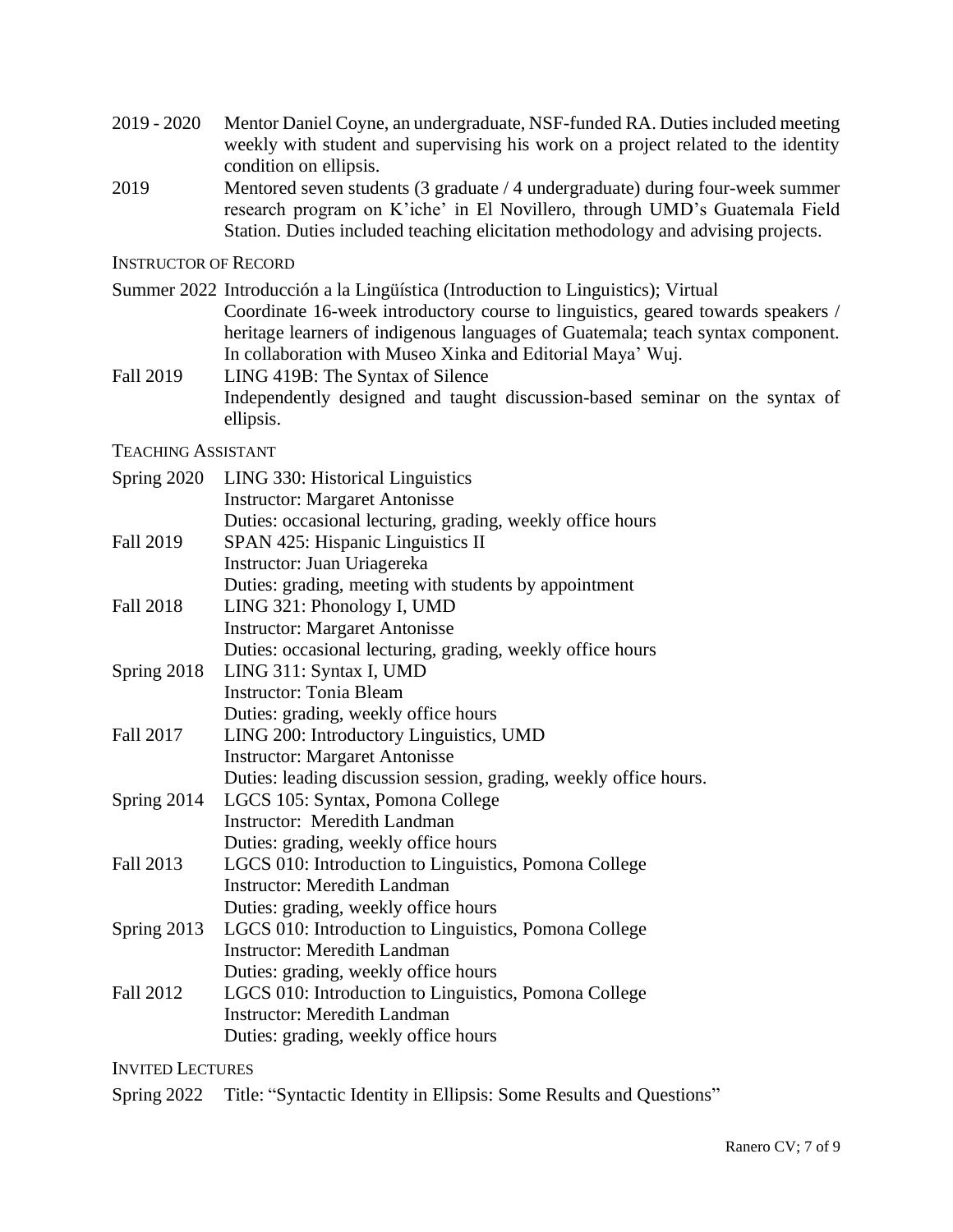|           | Course: Ling 819 Ellipsis Seminar (University of Maryland, College Park)          |
|-----------|-----------------------------------------------------------------------------------|
|           | <b>Instructor: Howard Lasnik</b>                                                  |
| Fall 2021 | Title: "Mayan literature in translation: The view from Humberto Ak'abal's poetry" |
|           | Course: LIT 156 Translation (Harvey Mudd College)                                 |
|           | <b>Instructor: Isabel Balseiro</b>                                                |
| Fall 2020 | Title: "¿Qué es el lenguaje y cómo evolucionó?"                                   |
|           | Course: Teoría Antropológica 1 (Universidad del Valle de Guatemala)               |
|           | Instructor: Alejandra Colom                                                       |

## **Research**

**FIELDWORK** 

- 2021 Language reclamation project with the Xinka community in Guatemala. Weekly meetings with community members to advise the creation of advanced pedagogical material focusing on syntax.
- 2016 Work with Tz'utujil, Kaqchikel, and K'iche' language consultants in Santiago Atitlán, Patzún, Tecpán, Sumpango, and El Novillero (Guatemala), through UMD's Guatemala Field Station [\[link\]](https://languagescience.umd.edu/beyond-umd/guatemala-field-station).
- 2012 2015 Language reclamation project with the Xinka community in Chiquimulilla, Guatemala. Duties included analyzing material on Xinka, writing textbooks, leading teacher trainings, and establishing a partnership with the government. In collaboration with the *Consejo del Pueblo Xinka de Guatemala* (COPXIG).
- 2017 2018 Language documentation project with Kaqchikel spiritual guides in Sumpango, Guatemala. Duties included supervising the recording of religious ceremonies, supervising editing and transcription of recordings, and leading workshops. In collaboration with *Waqxaqi' B'atz'* and Professor Yolanda Estrada (USAC).
- 2014 2015 Work with Luganda language consultant in Cambridge, UK.
- 2013 2014 Work with Maay language consultants in San Diego, CA.
- 2012 2014 Work with Kuria language consultant in Claremont, CA.

#### **ASSISTANTSHIP**

- 2019 For Howard Lasnik. Duties included revising handouts for colloquium talks and compiling the bibliography and index for two upcoming books.
- 2012 2013 For Mary Paster. Assist members of the Rumsen tribe in establishing a language reclamation project. Duties included compiling and analyzing material on the Rumsen language and teaching weekly language classes at the tribal office.

### **Service**

| $2021 -$      | Abstract reviewing: WCCFL 40, Form and Analysis in Mayan Linguistics (FAMLi)   |
|---------------|--------------------------------------------------------------------------------|
|               | VI.                                                                            |
| $2019 -$      | Journal reviewing: Diachronica (x1), Linguistic Inquiry (x2), Natural Language |
|               | and Linguistic Theory $(x2)$                                                   |
| $2018 - 2019$ | Member, WSCLA 24 committee. UMD Linguistics Department                         |
| $2017 - 2018$ | Co-chair, colloquium committee. UMD Linguistics Department                     |
| $2017 - 2018$ | Chair, Mayfest Workshop (Nayfest) committee. UMD Linguistics Department        |
| 2017          | Member, Language Science Day committee. UMD Language Science Center            |
| $2016 - 2018$ | Member, Research Committee. UMD Language Science Center                        |